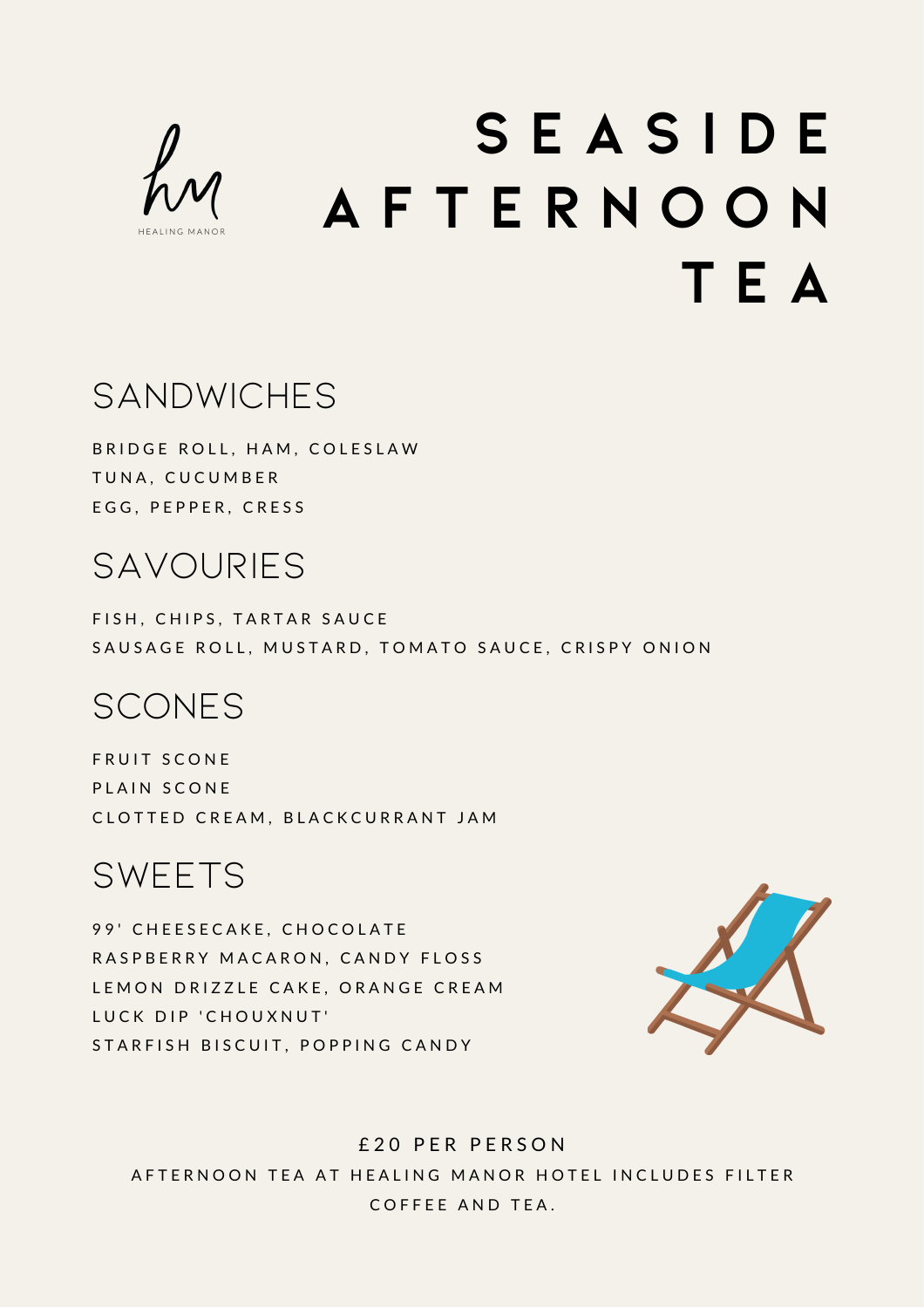

# **S E A S I D E A F T E R N O O N T E A** Children's

#### **SANDWICHES**

H A M **CHEESE** TUNA, CUCUMBER

# Savouries

FISH, CHIPS, TARTAR SAUCE

### Scones

PLAIN SCONE CLOTTED CREAM, BLACKCURRANT JAM

#### **SWEETS**

99' CHEESECAKE, CHOCOLATE RASPBERRY MACARON, CANDY FLOSS CHOCOLATE BROWNIE, RASPBERRIES, HONEYCOMB STARFISH BISCUIT, POPPING CANDY



#### £15 PER CHILD

AFTERNOON TEA AT HEALING MANOR HOTEL FOR UNDER 12'S IN CLUDES A CHOICE OF TEA OR HOT CHOCOLATE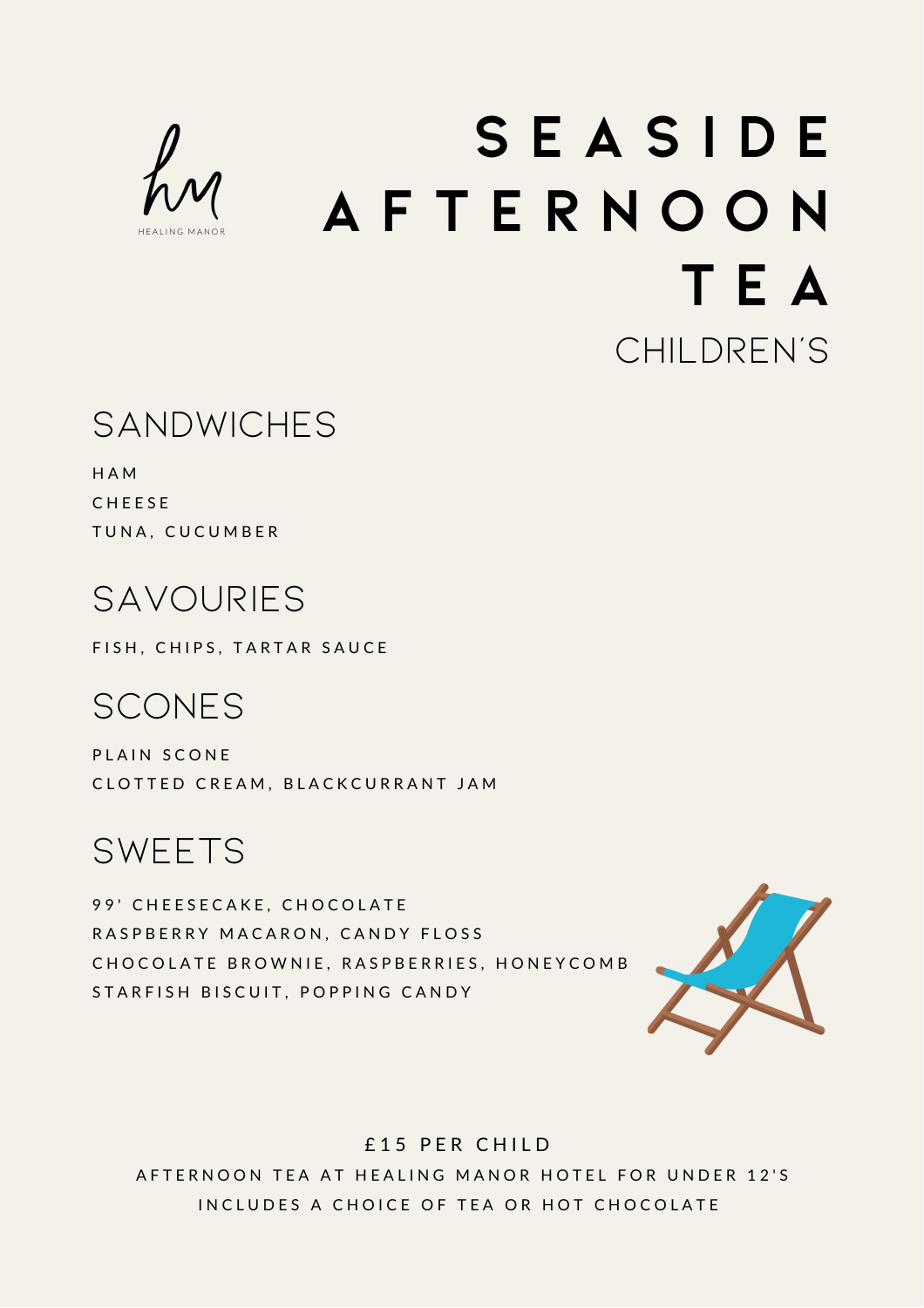

# **S E A S I D E A F T E R N O O N T E A** Gluten free

## **SANDWICHES**

BRIDGE ROLL, HAM, COLESLAW TUNA, CUCUMBER EGG, PEPPER, CRESS

## Savouries

FISH, CHIPS, TARTAR SAUCE SAUSAGE ROLL, MUSTARD, TOMATO SAUCE, CRISPY ONION

### Scones

GLUTEN FREE SCONE CLOTTED CREAM, BLACKCURRANT JAM

**SWEETS** 

99' CHEESECAKE, CHOCOLATE RASPBERRY MACARON, CANDY FLOSS LEMON DRIZZLE CAKE, ORANGE CREAM B R O W N I E , D R I E D R A S P B E R R I E S . H O N E Y C O M B STARFISH BISCUIT, POPPING CANDY



£ 2 0 P E R P E R S O N AFTERNOON TEA AT HEALING MANOR HOTEL INCLUDES FILTER COFFFF AND TFA.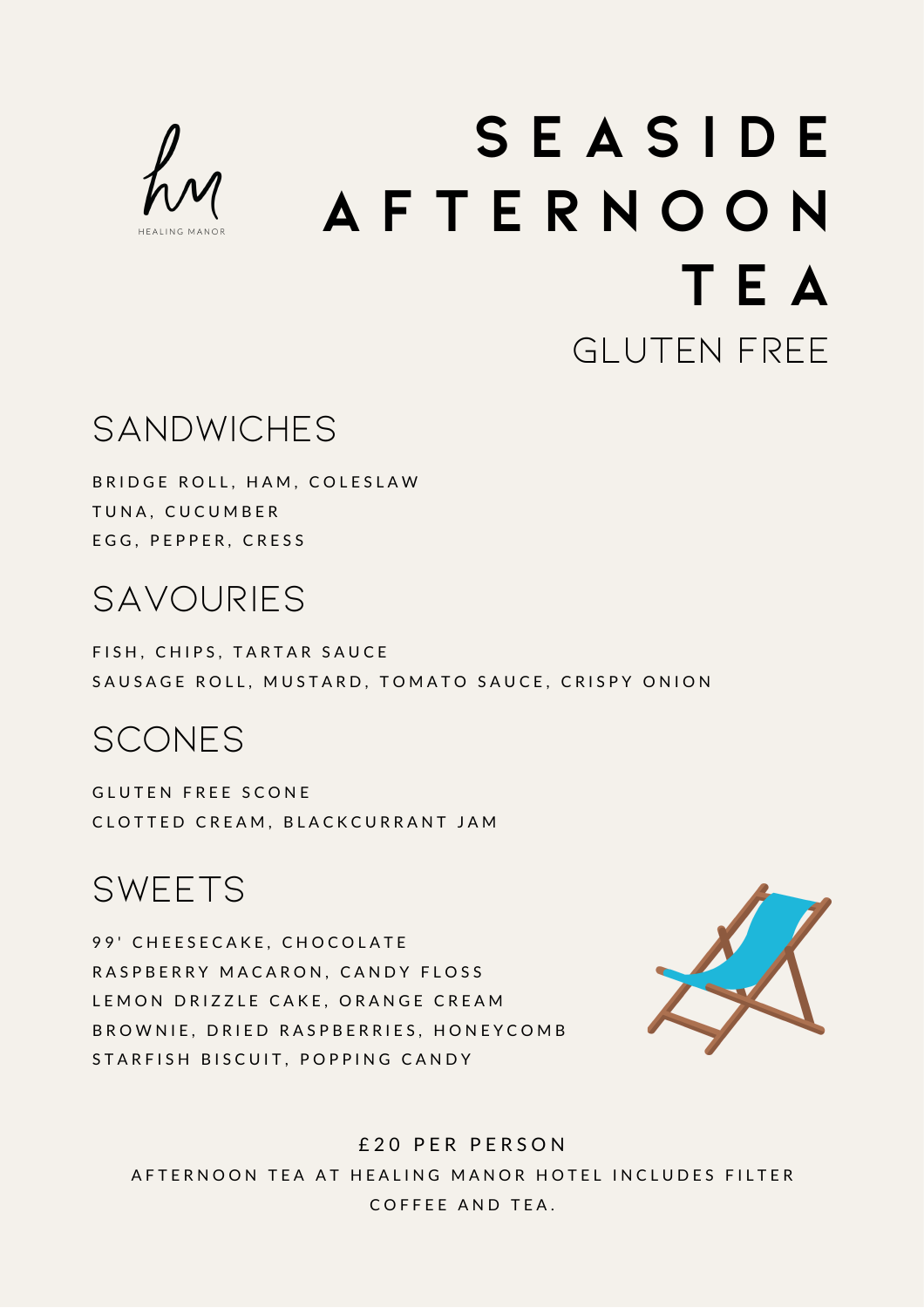

# **S E A S I D E A F T E R N O O N T E A VEGETARIAN**

## **SANDWICHES**

BRIDGE ROLL, CHEESE, COLESLAW EGG, PEPPER, CRESS COURGETTE, RED PEPPER, HUMMUS

## **SAVOURIES**

FALAFEL, CHIPS, TARTAR SAUCE VEGAN SAUSAGE ROLL, MUSTARD, CRISPY ONION

### **SCONES**

FRUIT SCONE PLAIN SCONE CLOTTED CREAM, BLACKCURRANT JAM

#### **SWEETS**

99' CHEESECAKE, CHOCOLATE RASPBERRY MACARON, CANDY FLOSS LEMON DRIZZLE CAKE, ORANGE CREAM LUCK DIP 'CHOUXNUT' STARFISH BISCUIT, POPPING CANDY



#### £ 2 0 P E R P E R S O N

AFTERNOON TEA AT HEALING MANOR HOTEL INCLUDES FILTER COFFFF AND TFA.